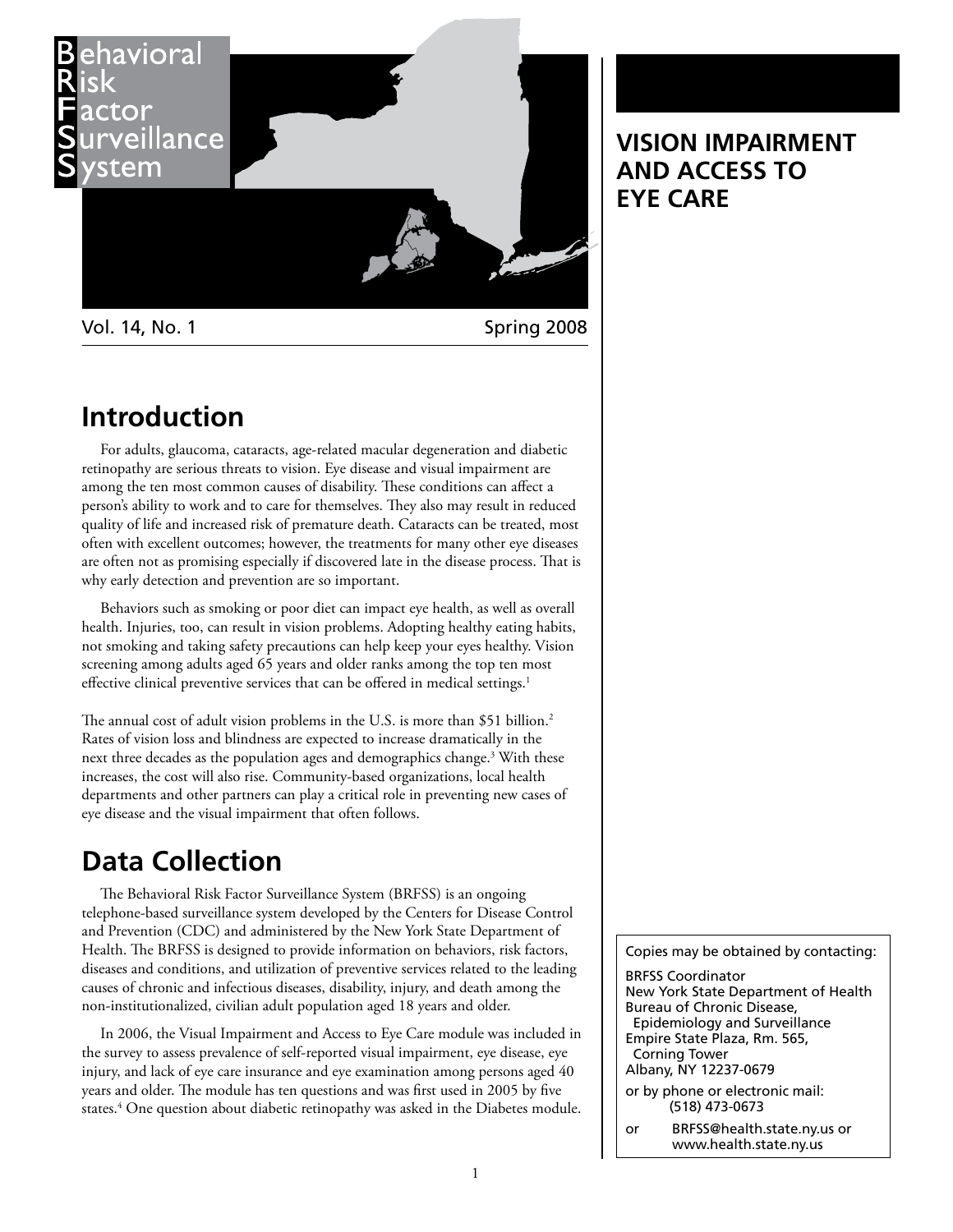

# **Results**

Information was obtained from 4,258 adults, although the number of respondents answering each question varied. The results are shown in Figure 1, Table 1, Table 2, and briefly highlighted. Data are presented with confidence intervals to show the precision of the estimates and better understand variation among demographic groups. T-tests were used to test for statistically significant differences in proportions between groups.

**Number of New York adults with distance vision impairment and eye disease** – The number of people aged 40 years and older living in New York with distance vision impairment or who have at least one of the age-related eye diseases was estimated by multiplying the number of state residents in this age group<sup>5</sup> by the weighted prevalence estimate. The results are shown in Figure 1.

**Distance Vision Impairment –** Respondents were classified as having distance vision impairment if they said they had at least some difficulty recognizing a friend across the street. The prevalence of distance vision impairment was 14.9% overall and was significantly higher in older age groups, females, non-Hispanic blacks and Hispanics, those with less than high school educations, and those with annual household incomes lower than \$25,000.

**Cataracts –** A cataract is a clouding of the lens in the eye that affects vision. A cataract can occur at any age but is more likely with advancing age. There are many different types of cataracts. Sometimes, just one eye is affected (e.g., traumatic cataract). Other times, such as in age-related cataract, both eyes have cataracts. Overall, the prevalence of cataracts was 19.0% and increased sharply with age, ranging from 2.7% in those aged 40- 49 years to 62.0% among those at least 80 years of age. Among those aged 60-69 years, the prevalence was 23.0%, 54.4% among those aged 70-79 years, and 62.0% among those aged 80 years and older. The prevalence of cataracts was significantly higher in females, both white and black non-Hispanics, those with high school educations or less, and those with annual household incomes lower than \$35,000.

**Glaucoma –** Glaucoma is a disease that causes degeneration of the cells of the optic nerve which carries visual information to the brain, often causing vision loss. More than one in 20 (5.3%) respondents have been told by health care professionals that they have glaucoma. The reported prevalence rose steadily with age, affecting 13.9% of people aged 80 years and older. The prevalence was significantly higher among non-Hispanic blacks, those with high school educations or less, and those with annual household incomes less than \$50,000.

## **Figure 1**

**Estimated number of adults aged 40 years and older with distance vision impairment or an age-related eye disease: New York State Behavioral Risk Factor Surveillance System, 2006**

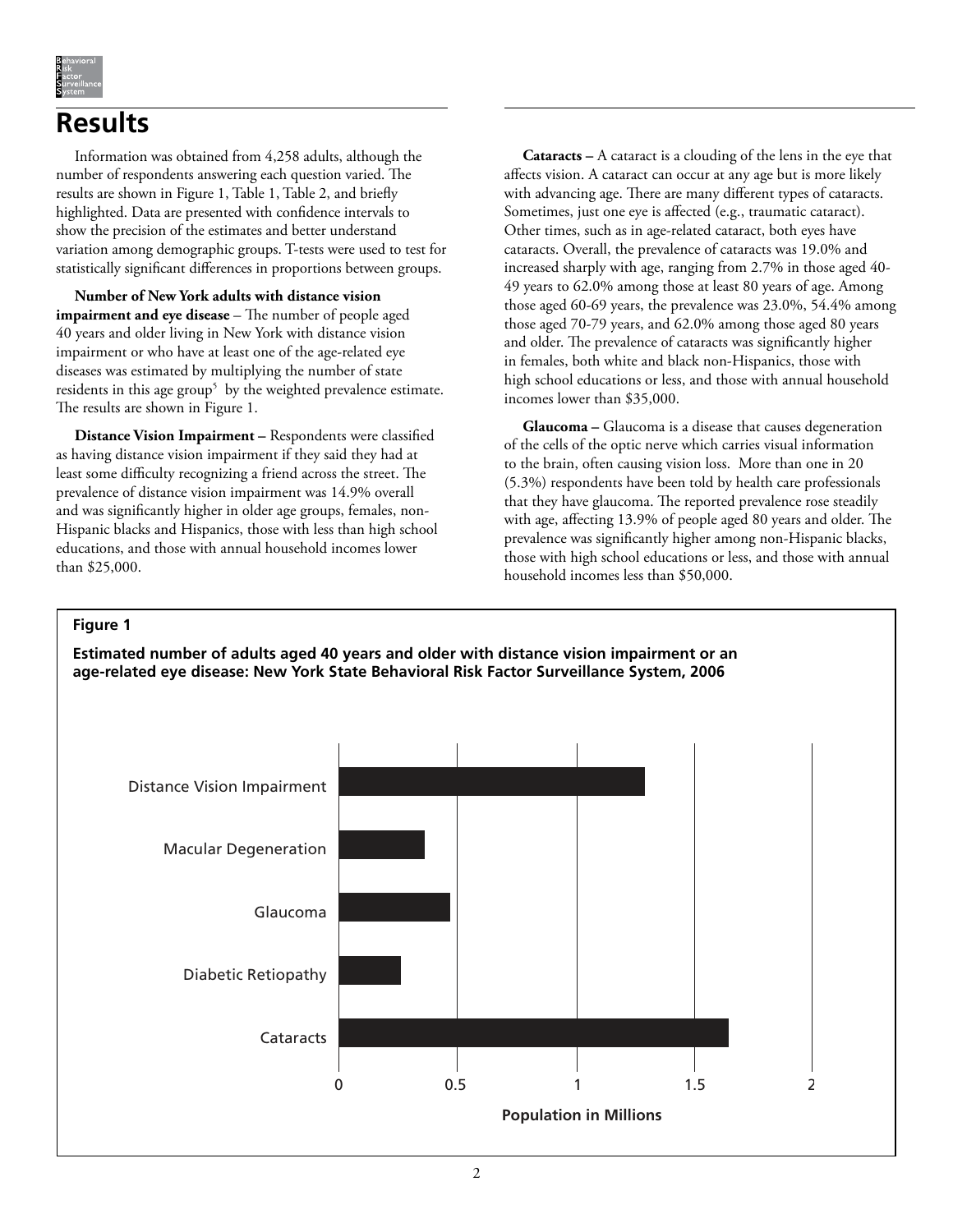**Macular degeneration –** Age-related macular degeneration (AMD) is the leading contributor of irreversible vision loss among older adults. AMD is caused by a breakdown of the central retinal tissue leading to leakage of blood or serum and a subsequent loss of central vision. Those affected often lose their ability to read, see facial details, watch television, and drive. Peripheral vision, however, remains intact so individuals with AMD are still able to move about on their own. The proportion of respondents who have been told by health care professionals that they have macular degeneration was 4.1%. A significantly higher prevalence was reported by those aged 70 years and older and by females.

**Diabetic retinopathy –** Diabetic retinopathy is a complication of diabetes that occurs when retinal blood vessels break, leak or become blocked, thus impairing vision. The proportion of respondents who have been told by their doctors that diabetes has affected their eyes or that they have retinopathy was 2.9%. Prevalence varied across demographic groups, with a significantly higher proportion found among those aged 60 and older, Hispanics and non-Hispanic blacks, those with less than high school educations, and those with lower incomes.

**Workplace eye injury –** Injuries can damage the eye, sometimes causing vision loss. Most eye injuries are preventable. According to the National Institute for Occupational Safety and Health, each day about 2000 U.S. workers have job-related eye injuries that require medical treatment. $^7$  The majority of these injuries result from small particles or objects striking or abrading the eye. History of workplace eye injury was reported by 7.4% of respondents. Females and non-Hispanic blacks were significantly less likely to report histories of eye injury.

**Insurance coverage for eye care –** For eligible adults, Medicare and Medicaid provide some reimbursement for eye care services. Private health insurance may also cover selected eye care services. Otherwise, people can purchase supplementary vision insurance, which typically includes a wellness benefit designed to cover routine, preventive eye care such as eye exams, eyewear, and other services at a reduced cost. About one-third (32.8%) of respondents reported not having any health insurance coverage

for eye care; this proportion rose to 42.3% among those aged 70 years or older. While everyone in this older age group is eligible for Medicare, some of them may not be aware of the eye care benefits available to them, or may view their Medicare benefits as limited. The groups less likely to report having eye care insurance were non-Hispanic blacks and Hispanics, those with less than high school educations, and those with annual household incomes under \$25,000.

**Recent dilated eye examination –** A dilated eye exam can detect vision problems and eye diseases earlier in the disease process. Every one should receive a comprehensive eye exam through dilated pupils regularly as recommended by their doctor. People with special risks such as diabetes, previous eye trauma, surgery, or a family history of glaucoma may need eye exams more frequently. Overall, 48.1% of respondents reported that they had not had dilated eye examinations in the past year. There was a significant gradient by age, with lower proportions reporting no exam in the older age groups.

**Recent visit to eye care professionals –** Although many vision problems are initially asymptomatic, regular eye examinations can help to delay or limit their progression. An eye care professional can identify risk factors, find early signs of eye disease, prescribe effective treatment and, ultimately, save vision. Despites these benefits, 37.2% of respondents had not visited an eye care professional in the last year. The proportion not visiting an eye care professional decreased in older age groups, declining from 46.6% in respondents aged 40-49 years to 16.5% in those aged 80 years and older. Nearly half (47.5%) of the respondents who had not visited an eye care professional reported they had no reason to go, with a significantly higher proportion among the following groups: those aged 70-79 years, females, those in the 'other' race category, and those with more than \$50,000 in annual household income. Cost or lack of insurance was cited as the reason that 18.9% had not visited an eye care professional. A significantly lower proportion giving this reason was found among respondents aged 70-79 years, males, non-Hispanics, those with more than high school educations, and those with annual household incomes of at least \$50,000.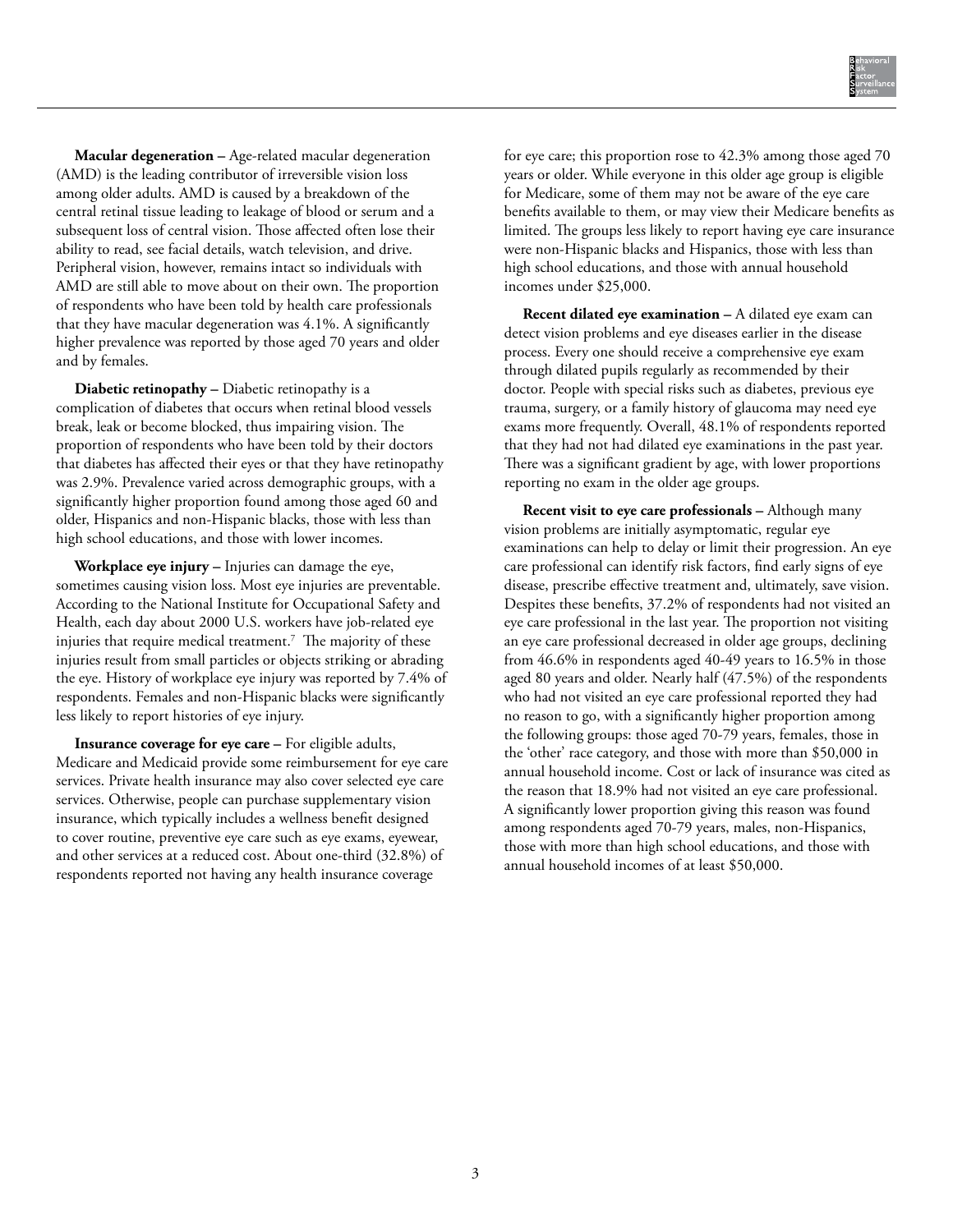**Table 1**

Prevalence of distance vision impairment, age-related eye diseases, or workplace eye injury history among persons aged ≥40 years by selected<br>demographic characteristics: New York State Behavioral Risk Factor Surveillance **Prevalence of distance vision impairment, age-related eye diseases, or workplace eye injury history among persons aged ≥40 years by selected demographic characteristics: New York State Behavioral Risk Factor Surveillance System, 2006**

| <b>Characteristic</b>                                                            | vision impairment <sup>a</sup> | <b>Distance</b>  |                                     |                                                                                            | Cataract <sup>c</sup>        |                                                                                             |                                                                                                                                                                                                                                                                        | Glaucoma <sup>d</sup>    |                                                              |                                                                                | degeneration e<br>Macular |                             |                                  | retinopathy f<br><b>Diabetic</b> |                                               |                                                                                       | eye injury <sup>9</sup><br>Workplace |                                            |
|----------------------------------------------------------------------------------|--------------------------------|------------------|-------------------------------------|--------------------------------------------------------------------------------------------|------------------------------|---------------------------------------------------------------------------------------------|------------------------------------------------------------------------------------------------------------------------------------------------------------------------------------------------------------------------------------------------------------------------|--------------------------|--------------------------------------------------------------|--------------------------------------------------------------------------------|---------------------------|-----------------------------|----------------------------------|----------------------------------|-----------------------------------------------|---------------------------------------------------------------------------------------|--------------------------------------|--------------------------------------------|
|                                                                                  | ಸಿ                             | 95% CIb          |                                     | %                                                                                          | 95%                          | $\overline{\mathbf{C}}$                                                                     | ४                                                                                                                                                                                                                                                                      | 95%                      | Ū                                                            | ಸಿ                                                                             | 95% CI                    |                             | %                                | 95% CI                           |                                               | %                                                                                     | 95% CI                               |                                            |
| <b>Total</b>                                                                     | 14.9                           | 13.6             | 16.3                                | 19.0                                                                                       | 17.7                         | 20.3                                                                                        | 5.3                                                                                                                                                                                                                                                                    | m<br>4                   | 5                                                            | 4.1                                                                            | 3.5                       | 4.8                         | 2.9                              | 2.4                              | $\overline{3}$ .7                             | 7.4                                                                                   | $\overline{6}$ .4                    | rú<br>ထံ                                   |
| Age (yrs)                                                                        |                                |                  |                                     |                                                                                            |                              |                                                                                             |                                                                                                                                                                                                                                                                        |                          |                                                              |                                                                                |                           |                             |                                  |                                  |                                               |                                                                                       |                                      |                                            |
| 40-49 (Reference)                                                                | 10.4                           | 8.4              |                                     |                                                                                            |                              |                                                                                             |                                                                                                                                                                                                                                                                        |                          |                                                              |                                                                                |                           |                             |                                  |                                  |                                               |                                                                                       |                                      |                                            |
| 50-59                                                                            | $15.3*$                        | 12.9             |                                     |                                                                                            |                              |                                                                                             |                                                                                                                                                                                                                                                                        |                          |                                                              |                                                                                |                           |                             |                                  |                                  |                                               |                                                                                       |                                      |                                            |
| 60-69                                                                            | $15.3*$                        | 12.6             |                                     |                                                                                            |                              |                                                                                             |                                                                                                                                                                                                                                                                        | 7.997                    |                                                              |                                                                                |                           |                             |                                  |                                  |                                               |                                                                                       |                                      |                                            |
| 70-79<br>$rac{1}{8}$                                                             | $17.5*$<br>$30.0*$             | 14.4<br>24.2     | 2 1 2 3 2 3<br>2 3 4 0 5<br>2 4 0 5 | 7<br>6<br>6<br>6<br>6<br>7<br>6<br>7<br>6<br>7<br>6<br>7<br>6<br>7<br>6<br>6<br>7<br>6<br> | 129235<br>12925              | 4 1 1 2 2 2 2<br>4 1 2 2 2 2 2                                                              | $\begin{array}{l} 0 \  \  \, \alpha \overset{*}{\circ} \overset{*}{\circ} \overset{*}{\circ} \\ 0 \  \  \, \alpha \overset{*}{\circ} \overset{*}{\circ} \overset{*}{\circ} \\ 0 \  \  \, \alpha \overset{*}{\circ} \overset{*}{\circ} \overset{**}{\circ} \end{array}$ | 10.4                     | m 4 D 4 8<br>4 - 5 4 4                                       |                                                                                | $188207$<br>$-2007$       | 2<br>2020<br>2020           | $7.557 + 7.57$<br>$7.577 + 7.57$ |                                  | 24867<br>24867                                | 5<br>6<br>6<br>6<br>6<br>6<br>6<br>5<br>6<br>5<br>6<br>6<br>6<br>6<br>2<br>6<br>2<br> | condo<br>Condo                       | 0<br>0 0 0 10 1<br>0 0 10 1                |
| Sex                                                                              |                                |                  |                                     |                                                                                            |                              |                                                                                             |                                                                                                                                                                                                                                                                        |                          |                                                              |                                                                                |                           |                             |                                  |                                  |                                               |                                                                                       |                                      |                                            |
| Male (Reference)                                                                 | 12.5                           | 10.7             | 14.6                                | $15.8$<br>21.7*                                                                            | $\frac{13.9}{20.0}$          | $17.9$<br>23.5                                                                              | $4.8$<br>5.7                                                                                                                                                                                                                                                           | $3.7$<br>4.7             | ن<br>ن ن                                                     | 3.0<br>5.มั                                                                    | $2.2$<br>4.2              | $\frac{1}{4}$ 0             | 3<br>2<br>2<br>2<br>2            | $\frac{4}{2}$ . $\frac{9}{2}$    | $4.\overline{7}$<br>3.4                       | $12.5$<br>$3.0*$                                                                      | 10.7                                 | $14.5$<br>4.2                              |
| Female                                                                           | $17.0*$                        | 15.3             | 18.8                                |                                                                                            |                              |                                                                                             |                                                                                                                                                                                                                                                                        |                          |                                                              |                                                                                |                           |                             |                                  |                                  |                                               |                                                                                       | $\overline{2.1}$                     |                                            |
| Race/Ethnicity                                                                   |                                |                  |                                     |                                                                                            |                              |                                                                                             |                                                                                                                                                                                                                                                                        |                          |                                                              |                                                                                |                           |                             |                                  |                                  |                                               |                                                                                       |                                      |                                            |
| White, non-Hispanic (Reference)<br>4                                             | 12.9                           | 11.8             |                                     | 0.5<br>0.6<br>2.6<br>2.7<br>2.7                                                            | pino<br>Divod                | 22286<br>2228                                                                               |                                                                                                                                                                                                                                                                        | $4.0 - 0.0$              | 5<br>5 2 3 3 9<br>5 9 9 0                                    | 4453<br>4453                                                                   | $300 - 7$<br>$300 - 7$    | $4700$<br>$600$             |                                  |                                  |                                               | 7486<br>9486                                                                          | 6 7 4 3<br>6 7 4 9 4                 | o. 0<br>0. 0. 0. 1<br>0. 0. 1<br>0. 1<br>2 |
| Black, non-Hispanic                                                              | $21.7*$                        | 16.7             |                                     |                                                                                            |                              |                                                                                             |                                                                                                                                                                                                                                                                        |                          |                                                              |                                                                                |                           |                             |                                  |                                  |                                               |                                                                                       |                                      |                                            |
| Other                                                                            | 13.2                           | $\overline{8}$ . |                                     |                                                                                            |                              |                                                                                             |                                                                                                                                                                                                                                                                        |                          |                                                              |                                                                                |                           |                             |                                  |                                  |                                               |                                                                                       |                                      |                                            |
| Hispanic                                                                         | $19.9*$                        | 15.2             |                                     |                                                                                            |                              |                                                                                             |                                                                                                                                                                                                                                                                        |                          |                                                              |                                                                                |                           |                             |                                  |                                  |                                               |                                                                                       |                                      |                                            |
| Education                                                                        |                                |                  |                                     |                                                                                            |                              |                                                                                             |                                                                                                                                                                                                                                                                        |                          |                                                              |                                                                                |                           |                             |                                  |                                  |                                               |                                                                                       |                                      |                                            |
| < High school (Reference)                                                        | 24.6                           | 19.3             | 30.7                                |                                                                                            |                              |                                                                                             |                                                                                                                                                                                                                                                                        |                          |                                                              |                                                                                |                           |                             |                                  |                                  |                                               |                                                                                       |                                      |                                            |
| More than high school<br>High school graduate                                    | $18.1*$<br>$11.7*$             | 10.3<br>15.7     | 20.8                                | $24.9$<br>$23.5$<br>$15.7*$                                                                | 20.1<br>21.0<br>14.2         | 30.3<br>26.3<br>17.2                                                                        | $\begin{array}{c} 7 \\ 0 \\ 0 \\ 4 \end{array}$                                                                                                                                                                                                                        |                          | $7.7$<br>$7.7$<br>$5.3$                                      | $\begin{array}{c}\n - & 0 \\  \hline\n 0 & 0 \\  \hline\n 0 & 0\n \end{array}$ | $7.00$<br>$7.00$          | 10 0 10<br>10 0 11<br>10 11 | $0.87 + 0.028$                   |                                  | $\frac{1}{2}$ + $\frac{1}{2}$ + $\frac{1}{2}$ | co co<br>co co                                                                        | $5 - 5$<br>5 7 5 6                   | 11 1<br>11 11<br>11 11                     |
|                                                                                  |                                |                  |                                     |                                                                                            |                              |                                                                                             |                                                                                                                                                                                                                                                                        |                          |                                                              |                                                                                |                           |                             |                                  |                                  |                                               |                                                                                       |                                      |                                            |
| Annual household income                                                          |                                |                  |                                     |                                                                                            |                              |                                                                                             |                                                                                                                                                                                                                                                                        |                          |                                                              |                                                                                |                           |                             |                                  |                                  |                                               |                                                                                       |                                      |                                            |
| $<$ \$15,000 (Reference)                                                         | 26.9                           | 21.7             | 32.8                                | 28.7<br>20.9<br>24.6                                                                       |                              |                                                                                             |                                                                                                                                                                                                                                                                        |                          |                                                              |                                                                                |                           |                             |                                  |                                  |                                               |                                                                                       |                                      | 17.2                                       |
| $$15,000 - $24,999$                                                              | 22.6                           | 18.5             |                                     |                                                                                            |                              |                                                                                             |                                                                                                                                                                                                                                                                        |                          |                                                              |                                                                                |                           |                             |                                  |                                  |                                               |                                                                                       |                                      |                                            |
| $$25,000 - $34,999$                                                              | $14.7*$                        | 11.0             | $71987$<br>$7987$<br>$1587$         |                                                                                            | 23.7<br>26.2<br>20.2<br>20.2 | 3507233<br>35022                                                                            | $648 - x$<br>$648 - x$<br>$648 - x$                                                                                                                                                                                                                                    | o q q q vi<br>O q q q vi | $7 \times 6$<br>$6 \times 4$<br>$7 \times 6$<br>$6 \times 4$ | 4 6 10 4 51<br>4 4 5 7 4 10                                                    | 24 m N 1<br>24 m N 1      | 228213<br>23825             | $7500077$<br>$840777$            | 128877<br>23877                  | n r x q d -                                   | 0 7 7 7 7<br>0 7 7 7 8 9                                                              | carric<br>carric                     | $0.7004$<br>$0.7004$                       |
| \$35,000 - \$49,999                                                              | $14.9*$                        | 11.7             |                                     | $16.2*$<br>$10.6*$                                                                         |                              |                                                                                             |                                                                                                                                                                                                                                                                        |                          |                                                              |                                                                                |                           |                             |                                  |                                  |                                               |                                                                                       |                                      |                                            |
| \$50,000<br>$\Lambda$                                                            | $9.5*$                         | 7.9              |                                     |                                                                                            |                              |                                                                                             |                                                                                                                                                                                                                                                                        |                          |                                                              |                                                                                |                           |                             |                                  |                                  |                                               |                                                                                       |                                      |                                            |
| Respondents were classified as having distance vision impairm<br><b>G</b>        |                                |                  |                                     |                                                                                            |                              | ent if they answered "a little difficulty," "moderate difficulty," "extreme difficulty," or |                                                                                                                                                                                                                                                                        |                          |                                                              |                                                                                |                           |                             |                                  |                                  |                                               |                                                                                       |                                      |                                            |
| "unable to do because of eyesight" to Q1.                                        |                                |                  |                                     |                                                                                            |                              |                                                                                             |                                                                                                                                                                                                                                                                        |                          |                                                              |                                                                                |                           |                             |                                  |                                  |                                               |                                                                                       |                                      |                                            |
| % = weighted percentage; CI = confidence interval<br>م                           |                                |                  |                                     |                                                                                            |                              |                                                                                             |                                                                                                                                                                                                                                                                        |                          |                                                              |                                                                                |                           |                             |                                  |                                  |                                               |                                                                                       |                                      |                                            |
| Respondents were classified as having cataracts if they answer<br>U              |                                |                  |                                     |                                                                                            |                              | ed 'yes' or 'yes, but had been removed' to Q3.                                              |                                                                                                                                                                                                                                                                        |                          |                                                              |                                                                                |                           |                             |                                  |                                  |                                               |                                                                                       |                                      |                                            |
| Respondents were classified as having glaucoma if they answered 'yes' to O4<br>ಕ |                                |                  |                                     |                                                                                            |                              |                                                                                             |                                                                                                                                                                                                                                                                        |                          |                                                              |                                                                                |                           |                             |                                  |                                  |                                               |                                                                                       |                                      |                                            |

Respondents were classified as having glaucoma if they answered 'yes' to Q4.

e Respondents were classified as having macular degeneration if they 'yes' to Q5. Respondents were classified as having macular degeneration if they 'yes' to Q5.

f Respondents were classified as having diabetic retinopathy if they answered 'yes' to Q6. Respondents were classified as having diabetic retinopathy if they answered 'yes' to Q6.

g Respondents were classified as having had a workplace eye injury if they answered 'yes' to Q7. Respondents were classified as having had a workplace eye injury if they answered 'yes' to Q7.

\* Significantly different (p < 0.05) from the first subcategory (reference group).  $^{\star}$  Significantly different (p < 0.05) from the first subcategory (reference group).

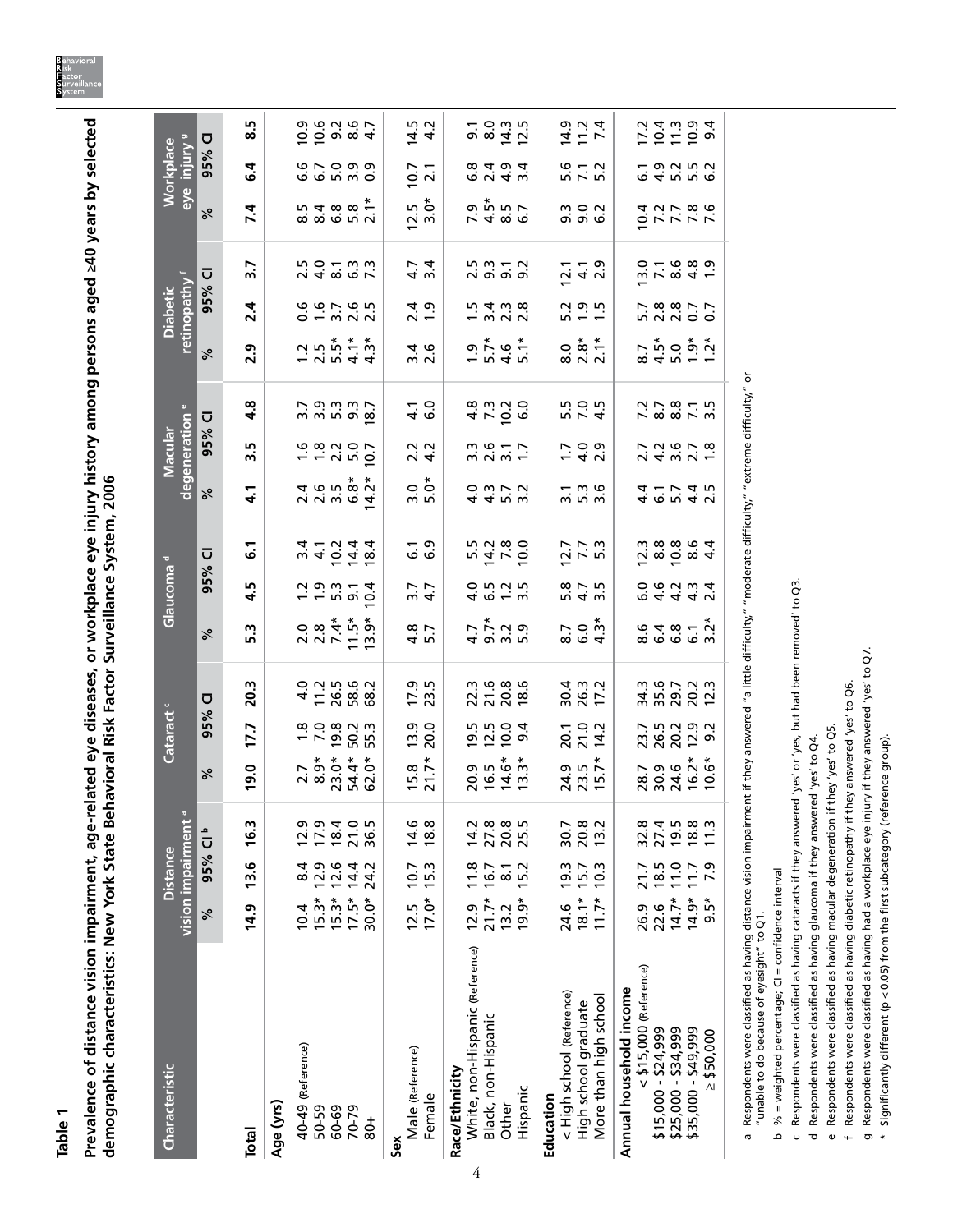**Table 2**

**Prevalence of no eye care insurance, no dilated eye examination, and no visit to an eye care professional among persons aged ≥40 years**  Prevalence of no eye care insurance, no dilated eye examination, and no visit to an eye care professional among persons aged 240 years by selected demographic characteristics: New York State Behavioral Risk Factor Surveillance System, 2006 **by selected demographic characteristics: New York State Behavioral Risk Factor Surveillance System, 2006**

| <b>Characteristic</b>                                                          |                          |                               |                                      |                                                   |                                    |                                           |                                         | No visit to an                            |                                    |                                                   |                                     | Reason for no eye care visit <sup>el</sup> |                                                                                     |                                                                |                                           |
|--------------------------------------------------------------------------------|--------------------------|-------------------------------|--------------------------------------|---------------------------------------------------|------------------------------------|-------------------------------------------|-----------------------------------------|-------------------------------------------|------------------------------------|---------------------------------------------------|-------------------------------------|--------------------------------------------|-------------------------------------------------------------------------------------|----------------------------------------------------------------|-------------------------------------------|
|                                                                                |                          | No eye care<br>insurance a    |                                      |                                                   | No dilated eye<br>examination '    |                                           | eye care professional                   |                                           |                                    |                                                   | No reason to go                     |                                            |                                                                                     | Cost/insurance                                                 |                                           |
|                                                                                | ℅                        | 95%                           | م<br>Ū                               | ℅                                                 | 95%                                | Ū                                         | న్                                      | 95%                                       | $\overline{\cup}$                  | వ                                                 | 95%                                 | Ū                                          | $\%$                                                                                | 95%                                                            | $\overline{\cup}$                         |
| Total                                                                          | 32.8                     | 31.1                          | 34.6                                 | 48.1                                              | 46.2                               | 50.0                                      | 37.2                                    | 35.4                                      | 39.1                               | 47.5                                              | 44.4                                | 50.7                                       | 18.9                                                                                | 16.5                                                           | 21.6                                      |
| 40-49 (Reference)<br>Age (yrs)                                                 | 28.0                     |                               |                                      |                                                   |                                    |                                           |                                         |                                           |                                    |                                                   |                                     |                                            |                                                                                     |                                                                |                                           |
| 50-59                                                                          | 30.0                     | 772367<br>77365               |                                      | 6 <i>*</i><br>6 * * * *<br>6 * * * *<br>6 * * * * | 5<br>9 5 9 9 9 9<br>9 9 9 9 9 9    | 6 5 4 8 6 8<br>6 7 8 7 9 8<br>6 7 8 9 9   |                                         | 0 5 6 6 6<br>0 5 6 6 6<br>4 7 7 7 7       | 5044227<br>2044227                 | $47.96$<br>$47.96$<br>$47.96$<br>$57.1$<br>$57.1$ | d w 4 r w<br>0 w 4 r w<br>0 w 4 r w |                                            | 5 7 7 6<br>2 7 1 7 9<br>2 7 1 7 9                                                   | $16.7$<br>$18.7$<br>$16.7$<br>$4.3$<br>$4.4$<br>$8.7$<br>$4.4$ | 25.9<br>26.9<br>28.27<br>28.27            |
| 60-69                                                                          | $37.3*$                  |                               |                                      |                                                   |                                    |                                           |                                         |                                           |                                    |                                                   |                                     |                                            |                                                                                     |                                                                |                                           |
| 70-79                                                                          | 40.2*                    |                               |                                      |                                                   |                                    |                                           |                                         |                                           |                                    |                                                   |                                     |                                            |                                                                                     |                                                                |                                           |
| $\frac{1}{8}$                                                                  | $42.3*$                  |                               |                                      |                                                   |                                    |                                           |                                         |                                           |                                    |                                                   |                                     |                                            |                                                                                     |                                                                |                                           |
| Male (Reference)<br>Sex                                                        | 33.4                     |                               |                                      |                                                   |                                    |                                           |                                         |                                           |                                    |                                                   |                                     |                                            |                                                                                     |                                                                |                                           |
| Female                                                                         | 32.4                     | 30.2<br>30.2                  | 36.3<br>34.6                         | 50.1<br>46.5                                      | 47.1<br>44.1                       | 53.2<br>48.8                              | 39.1<br>35.6                            | 36.1<br>33.4                              | 42.1<br>37.9                       | 55.4<br>40.2*                                     | 50.5<br>36.5                        | 60.2<br>0.2                                | $13.7$<br>$23.8*$                                                                   | $10.6$<br>20.3                                                 | 17.6<br>27.6                              |
| White, non-Hispanic (Reference)<br>Race/Ethnicity                              | 34.0                     |                               |                                      |                                                   |                                    |                                           |                                         |                                           |                                    |                                                   |                                     |                                            |                                                                                     |                                                                |                                           |
| Black, non-Hispanic                                                            | $20.1*$                  |                               |                                      |                                                   |                                    |                                           |                                         |                                           |                                    |                                                   |                                     |                                            |                                                                                     |                                                                |                                           |
| Other                                                                          | 28.1                     |                               | 8<br>8 9 7 9<br>8 9 7 9<br>8 9 9 9 9 | 9 0 0 1 1<br>5 9 8 1 1<br>4 4 4 5                 | d w w d<br>6 w w d<br>6 w w w h    | 4<br>9 2 7 9<br>9 2 7 9 1                 | $7.799$<br>$7.799$<br>$0.88$<br>$0.799$ | 30072<br>50072<br>5007                    | 9<br>8 9 7 8<br>8 4 4 9<br>9 9 7 9 | 9 7 7 8 9<br>9 7 7 9 9<br>9 7 9 9                 | 4<br>4016<br>4016                   | 5 13 15 15<br>15 16 17<br>16 17 19 11      | $\frac{6}{7}$ $\frac{1}{9}$ $\frac{4}{9}$ $\frac{6}{9}$ $\frac{4}{9}$ $\frac{6}{9}$ | 15 15 16 16<br>11 16 16 16<br>11 16 11                         | 0046<br>0074<br>0074                      |
| Hispanic                                                                       | $42.4*$                  |                               |                                      |                                                   |                                    |                                           |                                         |                                           |                                    |                                                   |                                     |                                            |                                                                                     |                                                                |                                           |
| < High school (Reference)<br>More than high school<br>High school<br>Education | 35.6*<br>$29.0*$<br>46.6 | 8 5 5 9<br>8 7 6 9<br>8 7 8 9 | 53.9<br>58.9<br>51.1                 | 4 9 4<br>4 9 1<br>4 9 1                           | 445.7<br>445.7                     | 56.3<br>50.4<br>50.4                      | 37.0<br>37.0<br>37.0                    | 2138<br>2138                              | 0.0<br>4.0.0<br>4.0.0              | 2<br>22<br>23<br>23<br>23                         | 9<br>5 9 9 9<br>5 9 9 9             | 55.3<br>50.3<br>53.3                       | 28.8<br>20.7<br>16.2*                                                               | 8<br>8<br>1 9 1<br>1 9 1                                       | 4 1 9 4<br>4 5 9 4<br>1 9 4               |
| $<$ \$15,000 (Reference)<br>Annual household income<br>\$15,000 - \$24,999     | 44.6<br>49.3             |                               |                                      |                                                   |                                    |                                           |                                         |                                           |                                    |                                                   |                                     |                                            |                                                                                     |                                                                |                                           |
| \$25,000 - \$34,999<br>\$35,000 - \$49,999                                     | $37.0*$<br>$32.8*$       |                               | 5<br>5 0 1 1 2 1 2<br>5 1 2 1 2 1 2  | P<br>0 8 4 4 5<br>0 8 4 5 0 7                     | 44 w 4 4<br>4 4 2 2 4<br>4 4 2 2 4 | F S P S P S<br>P S P S P S<br>P S P S P S | 82110<br>822110<br>822110               | 0 8 5 0 0 1<br>0 1 0 1 0 1<br>0 1 0 1 0 1 | 4444<br>55459<br>65448             | 84884<br>254884<br>2548                           | 232324<br>242529<br>2425            | 4<br>8 3 4 5 8<br>8 5 4 5 8<br>8 7 4 5 8   | a<br>4 8 7 7 9<br>4 7 9 7 9                                                         | 221222<br>24222                                                | 4 3 2 3 2 5<br>4 7 8 7 5 7<br>4 7 8 7 9 7 |
| \$50,000<br>$\overline{\wedge}$                                                | $23.1*$                  |                               |                                      |                                                   |                                    |                                           |                                         |                                           |                                    |                                                   |                                     |                                            |                                                                                     |                                                                |                                           |

 $\mathbf{I}$ 

J.

T

 $\overline{1}$ 

T

 $\overline{1}$ 

a Respondents who had no health insurance coverage for eye care Respondents who had no health insurance coverage for eye care

b % = weighted percentage;  $Cl$  = confidence interval % = weighted percentage; CI = confidence interval

c Respondents who had not had a dilated eye examination in the preceding 12 months Respondents who had not had a dilated eye examination in the preceding 12 months

d Respondents who had not visited an eye care professional in the preceding 12 months Respondents who had not visited an eye care professional in the preceding 12 months

e Respondents were asked the main reason they had not visited an eye-care professional in the preceding 12 months. Respondents were asked the main reason they had not visited an eye-care professional in the preceding 12 months.

The two most common reasons were 'no reason to go' and 'cost/coinsurance.' The two most common reasons were 'no reason to go' and 'cost/coinsurance.'

\* Significantly different (p < 0.05) from the first subcategory (reference group).  $^{\ast}$  Significantly different (p < 0.05) from the first subcategory (reference group).

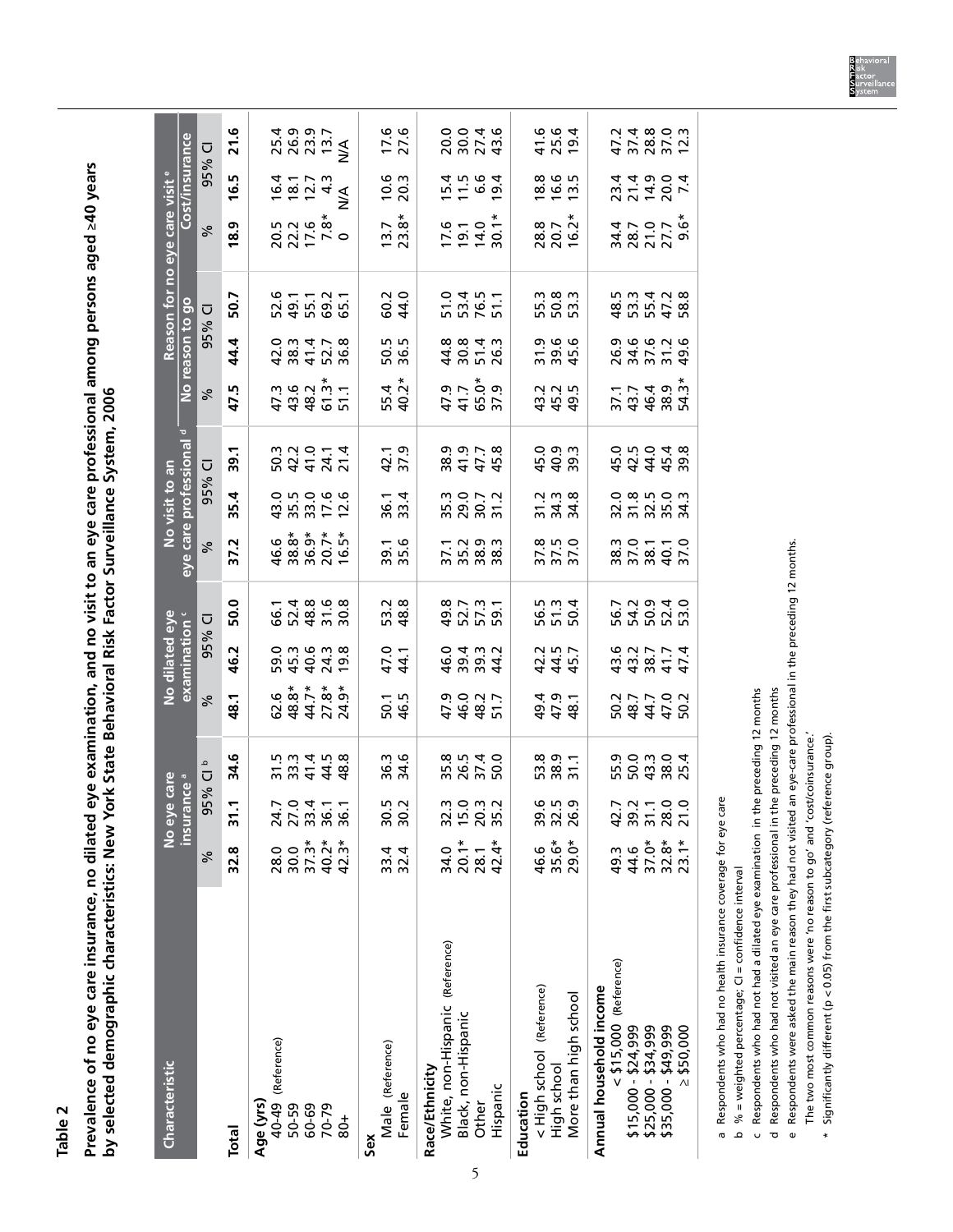

## **Discussion**

The 2006 BRFSS data provide the first population-based estimates for the number of New York adults whose distance vision is impaired, as well as the percent who report that doctors or other health care professionals have told them they have eye disease. About one in six adults has distance vision impairment, with the prevalence rising with age. These estimates are consistent with national data<sup>7</sup> that highlight the disproportionate burden of vision loss and eye disease among older adults, especially those aged 80 years and older, and other demographic groups such as people with less education and lower income.

Early detection and timely treatment can help prevent visual impairment and disease progression to blindness. Annual dilated eye examinations are recommended for individuals with diabetes and people aged 65 years and older. Nearly half of adults interviewed did not have dilated eye examinations in the past year. Despite strong evidence for the benefits of having regular eye examinations, more than a third of New Yorkers have not visited eye care professionals in the past year. Moreover,

nearly 50% of those who had not visited eye care professionals during the preceding year said that they had no reason to go. Approximately one in five cited cost or lack of eye care insurance as the cause.

These data can be used to raise public awareness about vision impairment and age related eye diseases. Public health strategies recommended to address vision problems are outlined in two recent reports. 8,9 These recommendations stress the importance of coordinating public, private and non-profit resources in reaching population groups at increased risk for eye disease and vision loss. Efforts should seek to integrate and coordinate timely screening, diagnosis, and treatment programs in communities; ensure continuity between medical treatment and supportive care for eye conditions associated with aging; and conduct ongoing surveillance about the magnitude of visual impairment, using better methods for identifying people affected and the extent of their vision loss.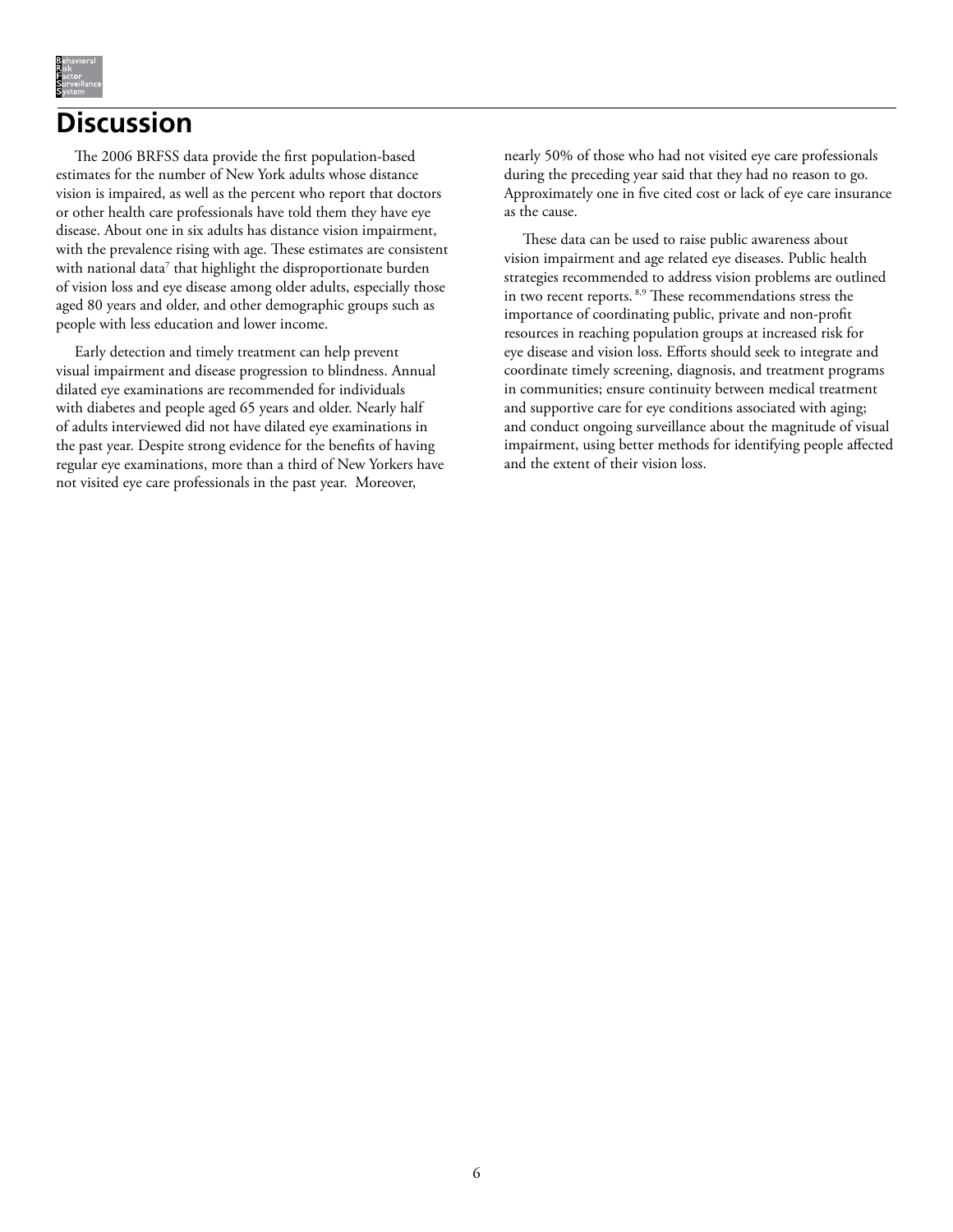

# Appendix A. 2006 BRFSS Vision-Related Questions

#### IMPAIRMENTS

- **Q1 How much difficulty, if any, do you have in recognizing a friend across the street?**
	- 1. No difficulty 2. A little difficulty 3. Moderate difficulty 4. Extreme difficulty 5. Unable to do because of eyesight 6. Unable to do for other reasons
- **Q2 How much difficulty, if any, do you have reading print in newspaper, magazine, recipe, menu, or numbers on the telephone?**

1. No difficulty 2. A little difficulty 3. Moderate difficulty 4. Extreme difficulty

5. Unable to do because of eyesight 6. Unable to do for other reasons

### EYE DISEASES AND INJURIES

**Q3 Have you been told by an eye doctor or other health professional that you now have cataracts?** 1.Yes 2.Yes, and had been removed 3. No 4. Don't know/ Not sure 5. Not applicable (Blind) 6. Refused

- **Q4 Have you ever been told by an eye doctor or other health care professional that you had glaucoma?**
	- 1. Yes 2. No 3. Don't know/ Not sure 4. Not Applicable (Blind) 5. Refused
- **Q5 Have you ever been told by an eye doctor or other health care professional that you had macular degeneration?**
	- 1. Yes 2. No 3. Don't know/ Not sure 4.Not Applicable (Blind) 5. Refused
- **Q6 Has a doctor ever told you that diabetes has affected your eyes or that you had retinopathy?\***
	- 1. Yes 2. No 3. Don't know / Not sure 4. Not Applicable (Blind) 5. Refused
- **Q7 Have you ever had an eye injury that occurred at your workplace while you were doing your work?** 1. Yes 2. No 3. Don't know/ Not sure 4. Refused

#### ACCESS TO AND USE OF HEALTH CARE

**Q8 When was the last time you had your eyes examined by any doctor or eye care provider?**

1. Within the past month (anytime less than 1 month ago) 2. Within the past year (1 month but less than 12 months ago) 3. Within the past 2 years (1 year but less than 2 years ago) 4. 2 or more years ago 5. Never

**Q9 What is the main reason you have not visited an eye care professional in the past 12 months?**

1. Cost / insurance 2. Do not have / know an eye doctor 3. Cannot get to the office/clinic (too far away, no transportation 4. Could not get an appointment 5. No reason to go (no problem) 6. Have not thought of it 7. Other

**Q10 When was the last time you had an eye exam in which the pupils were dilated? This would have made you temporarily sensitive to bright light.**

1. Within the past month (anytime less than 1 month ago) 2. Within the past year (1 month but less than 12 months ago) 3. Within the past 2 years (1 year but less than 2 years ago) 4. 2 or more years ago 5. Never

### **Q11 Do you have any kind of health insurance coverage for eye care?**

1. Yes 2. No 3. Don't know/ Not sure 4. Not Applicable (Blind) 5. Refused

**\*This question was included in the Diabetes module and administered only to people with diabetes.**